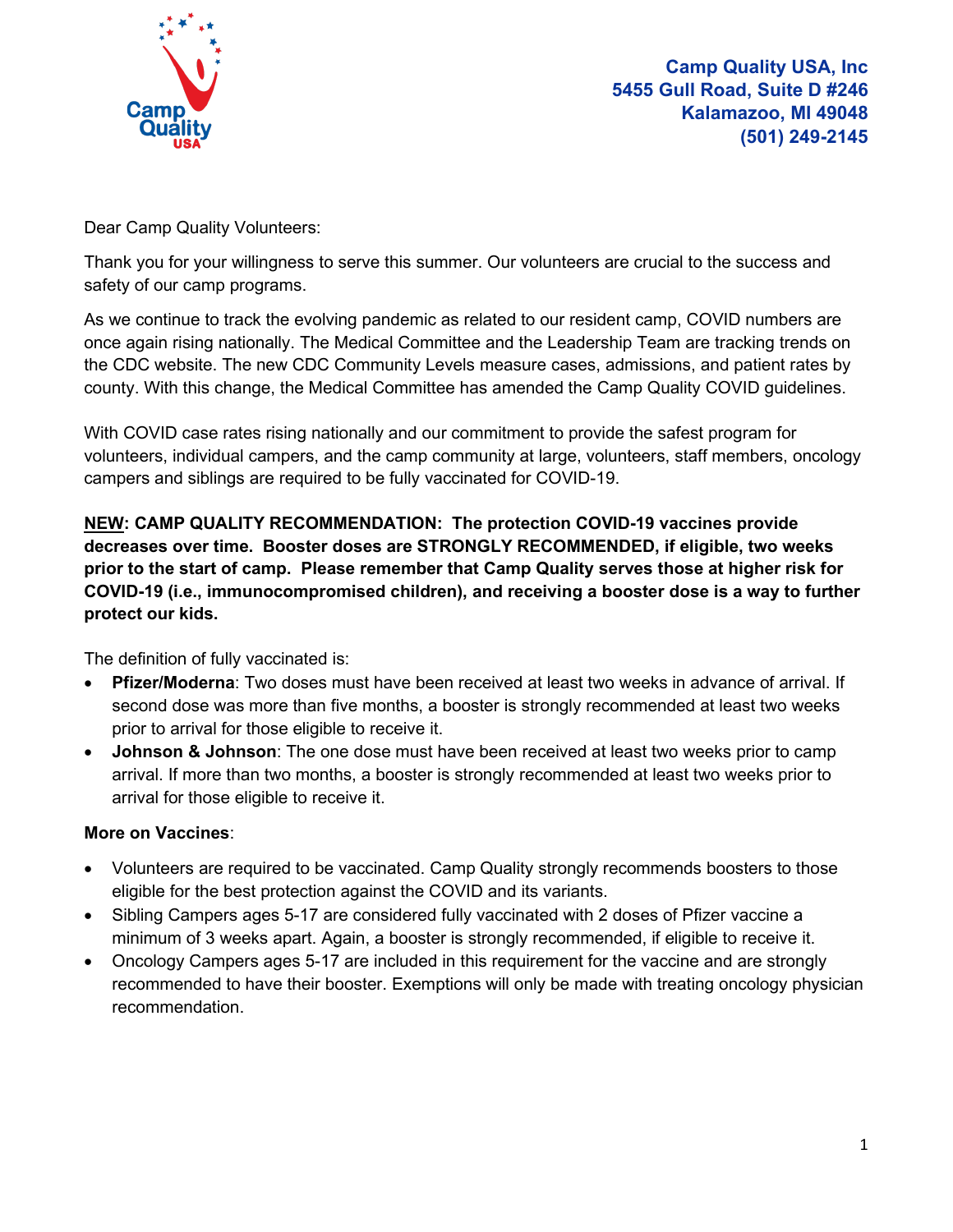- Per Camp Quality's standing immunization and vaccine policy, only allergies to vaccine component or previous anaphylaxis reaction are considered valid exemptions for consideration and must be documented by their treating oncology physician.
	- $\circ$  Exemptions may be considered for those oncology campers unable to be vaccinated. In the rare event that an oncology camper's treating oncology physician determines there would be no chance of an immune response due to current treatment, this may be considered a valid reason not to receive the COVID immunization and will be considered for exemption.
- **Other Immunizations**: Camp Quality USA will continue to require that all campers, volunteers, and staff members be up to date on all immunizations required for school entry.
- **Who is eligible for a COVID-19 booster vaccine?** Eligibility criteria may be reviewed here www.cdc.gov/coronavirus/2019-ncov/vaccines/booster-shot.html . Most people should receive a booster 5 months after the completion of their primary series of Moderna or Pfizer and 2 months after the primary dose of Johnson & Johnson.

-----------------------

### **Below are some frequently asked questions that might be helpful as you plan for your camp experience:**

### **Are there any changes for Companion volunteers this summer?**

As a Camper Companion, you are considered a residential volunteer, where individuals will join a cabin (cohort) as part of a team to help care for and supervise campers. This summer, cabins will travel together in cabin cohorts, keeping the same campers, companions, and volunteers throughout the session.

### **What COVID-19 precautions will be required of staff, volunteers, and campers for Summer Camp?**

- Before Arriving at Camp:
	- $\circ$  Proof of COVID-19 vaccination completion will be required for all campers, staff, and volunteers. Vaccine cards must be uploaded in CampDoc as a part of the volunteer application process.
	- $\circ$  We ask that all volunteers self-monitor for COVID-19 symptoms and practice low-risk behaviors in the weeks before camp: avoid large gatherings, maintain physical distance, wear a mask around others, etc. This includes avoiding international travel or participation in a cruise for a minimum of 14 days prior to summer camp.
- While at Camp:
	- o Volunteers will be screened for COVID-19 related symptoms during the check-in process and routinely throughout the week. Cabins will move in cohort groups, keeping the same campers, companions, and volunteers throughout the week.
	- $\circ$  Everyone will be required to wear a face mask on-site during indoor areas except in their assigned cabin and observe physical distance when possible. Volunteers will be instructed and expected to comply with infection control precautions / COVID-19 protocols, including handwashing, coughing/sneezing techniques, and wearing a mask when indicated.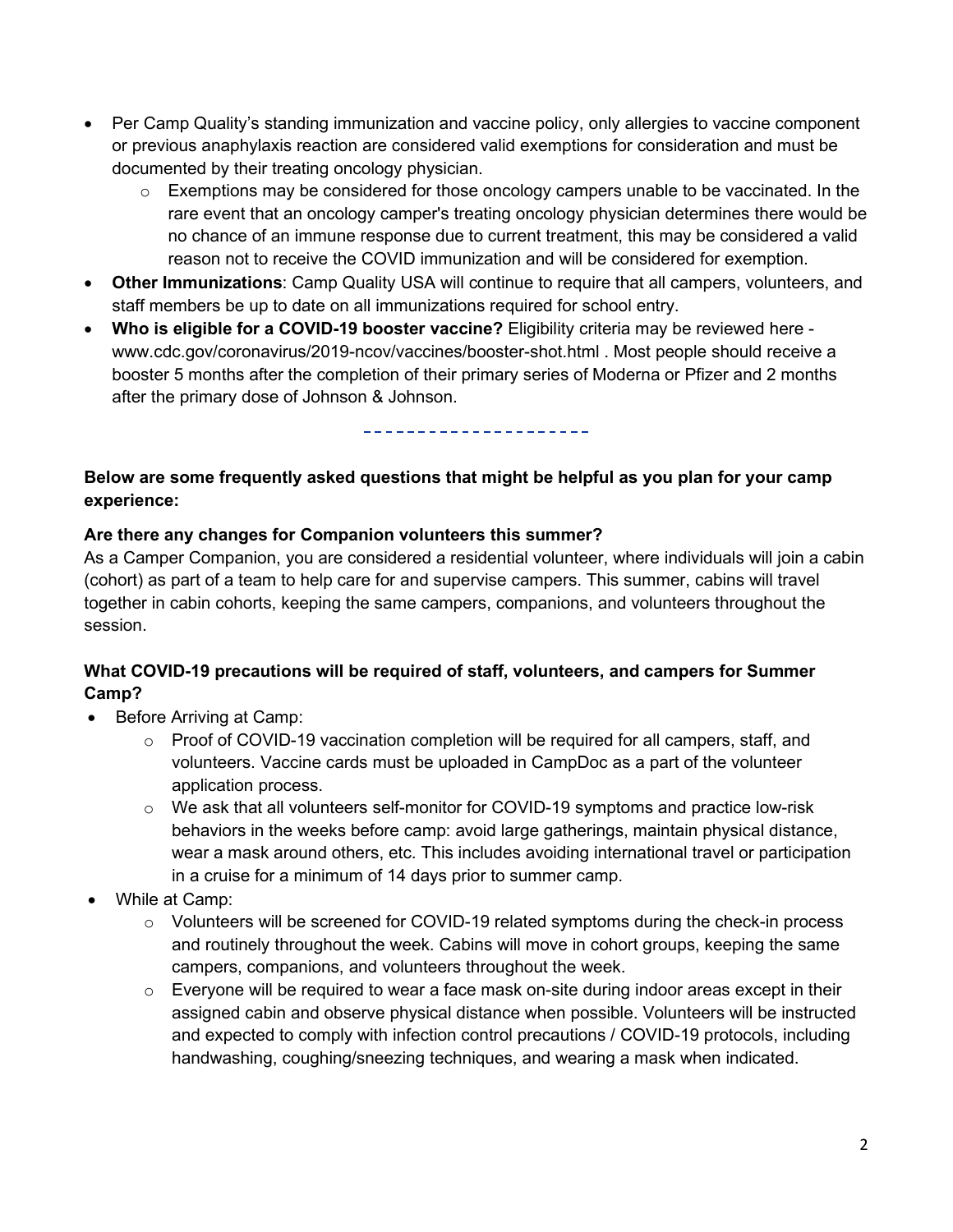### **What are Camp Quality's mask requirements**?

Camp Quality is committed to safety as a top priority. Everyone at camp will be required to wear a mask while indoors. Masks will be provided by Camp Quality. While cohort groups are at their cabin, masks are not required. In addition to wearing a mask, physical distancing will be observed whenever possible.

- $\circ$  Masks will be required by everyone while indoors. This does not include during eating and while in the cabin.
- $\circ$  When possible, campers, staff, and volunteers not in the same cabin group will physically distance from one another while indoors and outdoors.
- $\circ$  Large-group activities will take place in cabin groups. Cabin groups will stay together while participating in large-group activities.
- $\circ$  Masks will be provided daily by Camp Quality to campers, staff, and volunteers.
- o Masks must always be worn over the nose and mouth.

### **What to expect at check-in for camp:**

Check-in represents our second layer of protection against COVID-19 at camp and our first opportunity to screen volunteers and campers for signs or symptoms of illness. *Please follow your camp's plan for staff and volunteer check-in*. At camper check-in:

- $\circ$  Parents/guardians will be asked to stay in their cars and complete a health screening report for their camper that includes camper symptoms of illness, contact with others with symptoms of illness, and/or travel in the past fourteen (14) days.
- $\circ$  Campers' temperatures will be taken and recorded. Any camper with a temperature of 100.4 degrees Fahrenheit or higher will be asked to depart with their family.
- $\circ$  Campers will remain with their parent/guardian until all health screenings have been completed and are cleared to remain at camp.
- $\circ$  Everyone is required to wear a mask and maintain social distancing at check in. More detailed check in directions will be provided before your camper's session.

# **What will happen if a camper, staff, or volunteer shows symptoms consistent with COVID-19 while at Camp?**

If anyone shows symptoms that may be consistent with COVID-19 while on-site, they will be isolated and evaluated. If warranted, a parent will be contacted and asked to pick up the camper from camp, to avoid any exposure to the camp community at large and a volunteer may be asked to leave camp. Volunteers and parents will be asked to complete a PCR test and report the results to the camp's Medical Coordinator. The volunteer and camper's cohort will be monitored for any emerging symptoms. A positive test result of that volunteer or camper will be communicated to parents of the volunteer or camper's cohort.

### **Will special guests and visitors be allowed on camp during session?**

No. Due to our focus on safety, no guests or visitors will be allowed during summer camp. Our protocols include keeping campers in self-contained cohort groups, and therefore we will not incorporate special guests or visitors into this year's program schedule.